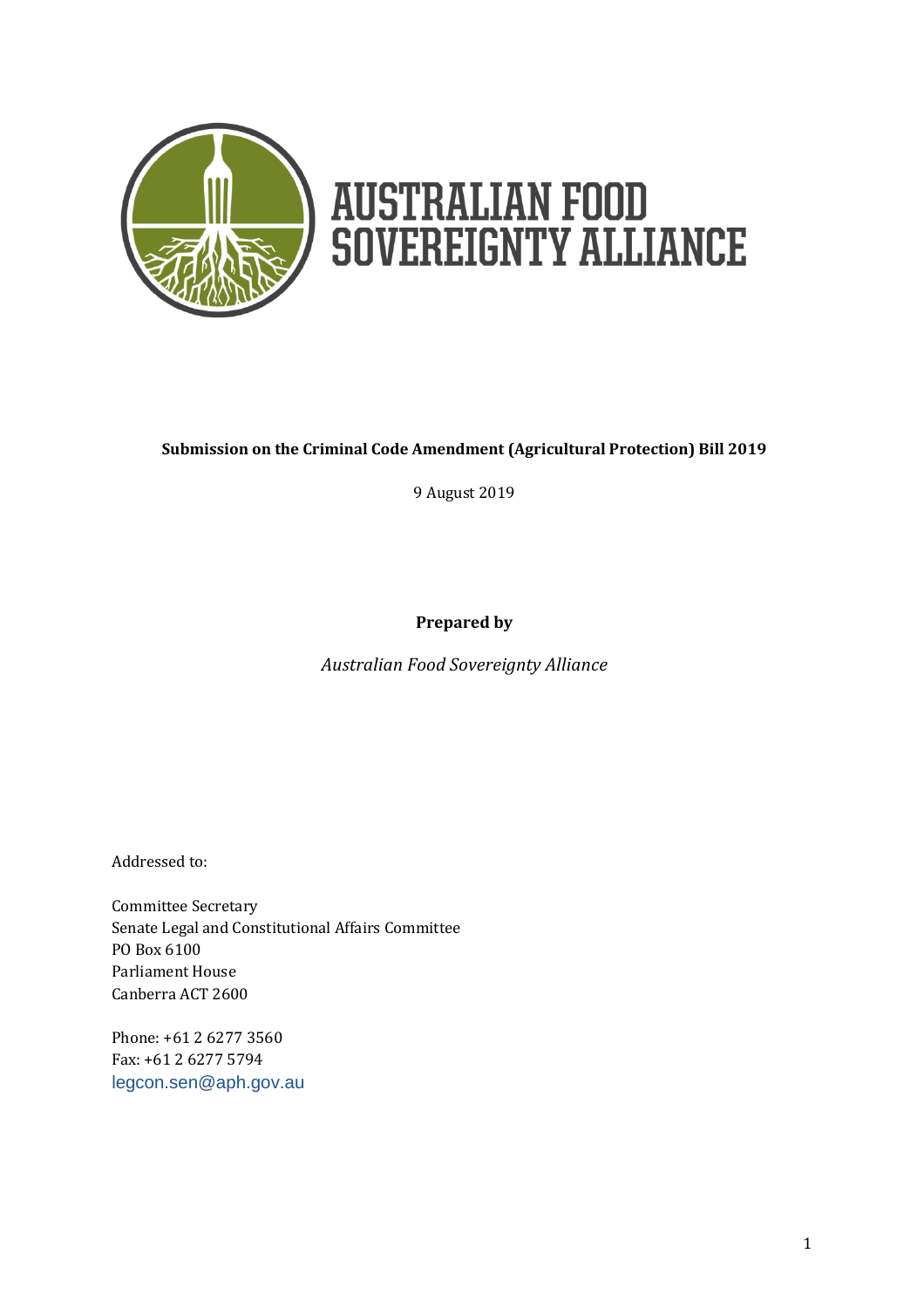## Table of Contents

| ABOUT THE AUSTRALIAN FOOD SOVEREIGNTY ALLIANCE (AFSA)                                             | 3 |
|---------------------------------------------------------------------------------------------------|---|
| SUMMARY OF AFSA'S RECOMMENDATIONS                                                                 | 4 |
| <b>RECOMMENDATION 1 – ADOPT THE PROPOSED CHANGES</b>                                              |   |
| RECOMMENDATION 2 - CARVE OUT FOR WHISTLE BLOWERS AND JOURNALISTS                                  |   |
| RECOMMENDATION 3 - EXPLORE FURTHER WAYS TO PROTECT FREEDOM OF SPEECH AND<br><b>ANIMAL WELFARE</b> |   |
| <b>ABOUT FOOD SOVEREIGNTY</b>                                                                     |   |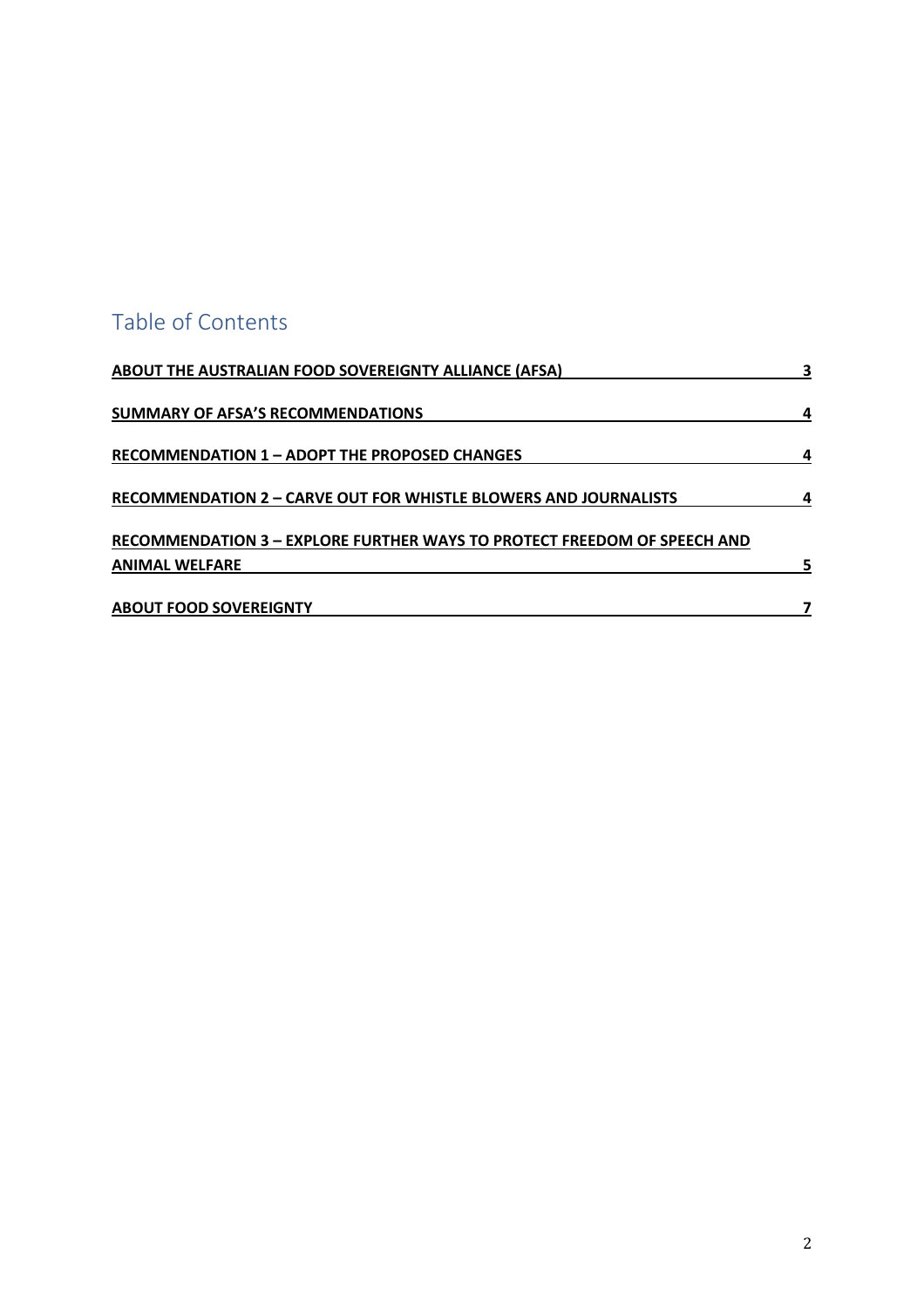### About the Australian Food Sovereignty Alliance (AFSA)

The Australian Food Sovereignty Alliance (AFSA) is a farmer-led civil society organisation made up of organisations and individuals working together towards a food system in which people can create, manage, and choose their food and agriculture systems. AFSA is an independent organisation not aligned with any political party. We have around 700 farmer, individual, and organisational members with approximately 40% of our members being farmers.

AFSA provides a balanced voice to represent farmers. We connect small- and medium-scale Australian farmers for farmer-to-farmer knowledge sharing, work with all levels of government for scaleappropriate and consistent regulations and standards for agriculture, and advocate for fair pricing for those selling to the domestic market.

We are part of a robust global network of civil society organisations involved in food sovereignty and food security policy development and advocacy. We are members of the International Planning Committee for Food Sovereignty (IPC), La Via Campesina – the global movement of peasant farmers, and Urgenci: the International Network for Community-Supported Agriculture, and work regularly with Slow Food International and many of its Australian chapters. We also support the Australasian representative on the Civil Society Mechanism (CSM), which relates to the UN Committee on World Food Security (CFS).

Our vision is to enable regenerative and agroecological farming businesses to thrive. Australians care now more than ever about the way their food is produced, including its social and environmental impacts. Food produced on small- and medium-scale regenerative farms is increasingly in demand, and government is bound to heed changing community expectations and facilitate and encourage the growth and viability of regenerative agriculture, thereby protecting the environment and human and animal health.

As a key stakeholder and representative body of small- and medium-scale producers Australia-wide, AFSA welcomes the opportunity to provide a submission on the Criminal Code Amendment (Agricultural Protection) Bill 2019.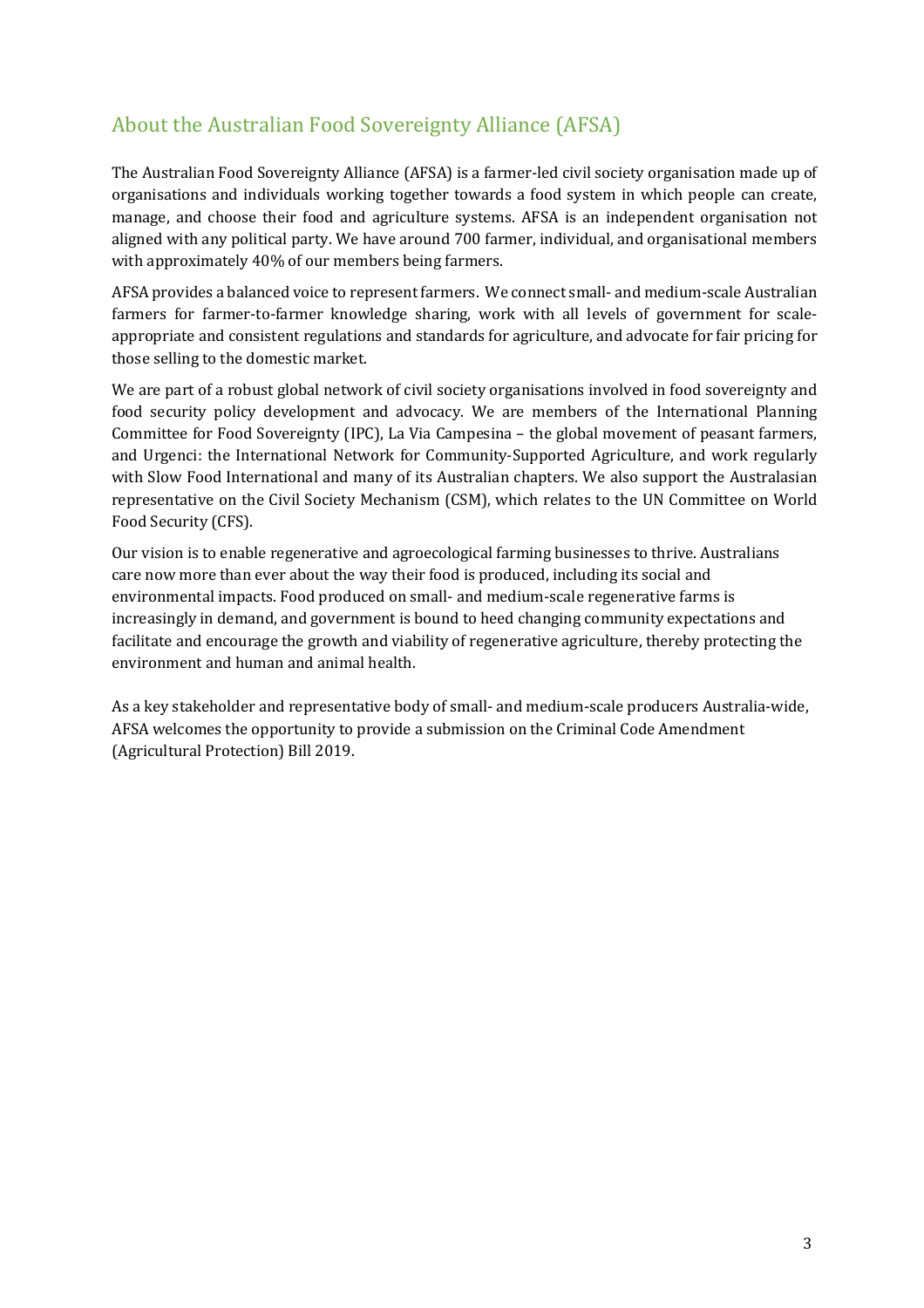#### Summary of AFSA's Recommendations

| <b>Recommendation 1</b> | We recommend the adoption of the proposed changes to the existing<br>Criminal Code because inciting trespass and destruction of property on<br>agricultural land should be an offence |
|-------------------------|---------------------------------------------------------------------------------------------------------------------------------------------------------------------------------------|
| <b>Recommendation 2</b> | We note with approval the proposed carve out for whistle blowers and<br>journalists                                                                                                   |
| <b>Recommendation 3</b> | We believe the opportunity should be taken to explore ways to protect<br>freedom of speech and animal welfare to reflect the change in social<br>licence in this area                 |

#### Recommendation 1 – Adopt the proposed changes

The Criminal Code Amendment (Agricultural Protection) Bill 2019 seeks to introduce two new offences relating to the use of a carriage service to incite trespass, property offences, or other offences on agricultural land.

While AFSA members share the concerns of all Australian farmers when it comes to illegal incursions by animal activists, we also promote transparency in farming practices and welcome vigorous debate on topics such as animal welfare. Our vision is to enable regenerative and agroecological farming businesses to thrive. Australians care now more than ever about the way their food is produced, including its social, environmental and animal welfare impacts.

We believe that scrutiny, including that offered by animal activists, is to be welcomed but only when it is done respectfully and lawfully. Where farmers such as our members have a goal of transparency in food production, they can feel particularly vulnerable to incursions by animal activists.1 The risk to our businesses and families is increased by the fact that many of our member farmers conduct farm gate or farm shop sales, sell locally at farmers markets or through community groups, and thus present a real, human face to farming.<sup>2</sup>

The proposed changes would also go some way towards addressing the rise of social media activism and the threats that can be made over such platforms. It is not uncommon amongst our farmer members who have an active social media profile to be targeted by militant activists who really (and naively) just want the world to stop eating meat.

#### Recommendation 2 – Carve out for Whistle blowers and Journalists

 $\overline{a}$ 

AFSA is of the view that this is perhaps the strongest aspect to the proposed legislation. We agree that this defence is required so that freedom of speech and association is maintained. AFSA

<sup>1</sup> "Victorian livestock farmers speak out against abuse from 'aggressive vegans'" ABC Rural News, 15 April 2018. Interview with Ben Falloon, owner of Taranaki Farm, who "believes he is the target of attacks because he is 'low hanging fruit' and is so transparent about his farming".

<sup>2</sup> If requested our member farmers would be happy to share their encounters with animal activists which include online hate speech and malicious heckling at farmers markets. We have also tried to engage with noted animal activist groups to discuss common ground as we do care for our animals and agree that intensive agricultural practises are highly problematic.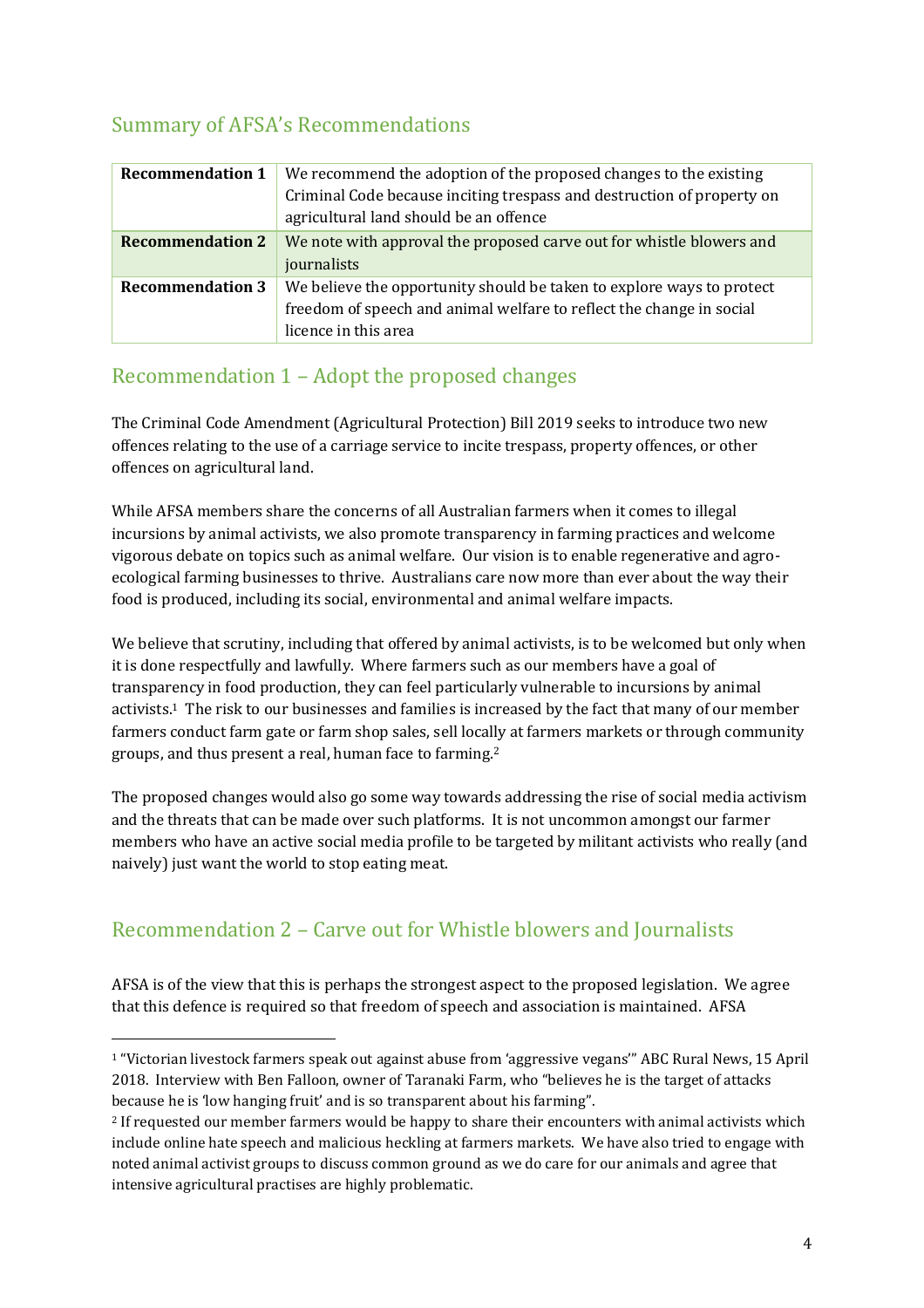appreciates that civil disobedience is often a key catalyst to change for the greater good. Where animal welfare is compromised at particular farms, abattoirs and intensive animal production sites then without whistleblowing from concerned members of the public or news reporting by credible journalists, such offences could go unpunished.

Regulatory moves to limit freedom of speech and disclosure are often described as "ag-gag" laws. The hyperbole around factory farming and ag-gag laws includes allegations of activists as "terrorists", factory farms as places of "horror", and vegan "secret agendas". These terms serve to polarise opinion rather than try and find common ground, and ag-gag laws risk reaffirming the perception that farmers have something to hide. AFSA maintains that transparency is the only appropriate response for farmers to make, with such transparency being called to account whenever necessary by credible whistleblowers and journalists.

### Recommendation 3 – Explore further ways to protect freedom of speech and animal welfare

AFSA submits that a review of existing animal welfare legislation would be timely and go some way in addressing the concerns of animal activists who have lost faith in a system that appears to sanction unethical and inhumane treatment of animals in the farming context.

AFSA commends the entreaty given by the Federal Government to the various States and Territories to examine their own positions on this issue and notes this is occurring.

For instance, under the auspices of its Biosecurity Act, NSW is implementing amendments with effect from 1 August 2019 that will see trespassers being able to be handed on the spot fines of \$1000. In addition, fines up to \$220,000 for individuals and \$400,000 for groups/corporations could be applicable along with prison sentences.

Queensland has also taken the biosecurity approach and legislated for on the spot fines of over \$600 for invading farms and meat works during protests.<sup>3</sup>

While it is heartening to see other legislatures taking action on this issue, AFSA believes that using biosecurity alone as a reason to increase penalties for trespass is misguided as there is not always the hard evidence that activists cause a biosecurity breaches. Moreover, biosecurity claims have in many cases been demonstrated to be spurious, based on "unfounded overgeneralisations".<sup>4</sup> Moreover, AFSA notes that while biosecurity risks are inherent in intensive stock production systems, small scale farmers are generally more resilient due to land management practices and sustainable stocking rates

For its part, Victoria has commissioned a public inquiry into the Impact of Animal Rights Activism on Victorian Agriculture, and to date 120 written submissions have been received.

 $\overline{a}$ 

<sup>3</sup> Biosecurity and Other Legislation Amendment Regulation 2019 (Qld)

<sup>4</sup> See, for example, the sudden removal on biosecurity grounds of non-chicken poultry from a streamlined application process for pasture poultry production, discussed in "Duck and Cover – Epidemiological and economic implications of ill-founded assertions that pasture poultry are an inherent disease risk" Wallace, Robert G (an assessment commissioned by AFSA) September 2018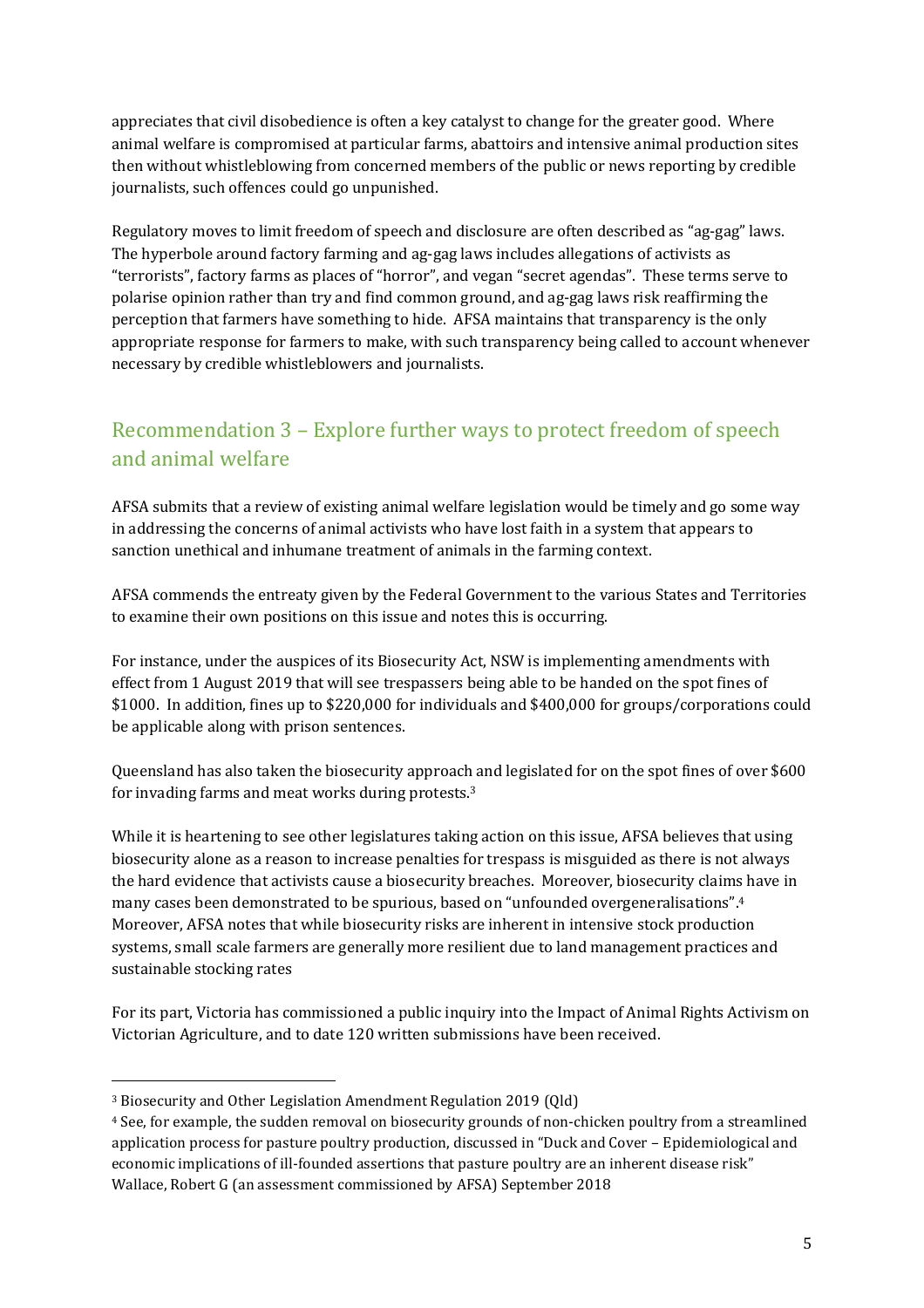At the international level, AFSA notes that this issue has been debated globally for some time. Disappointingly it is not yet possible to point to any jurisdiction that seems to have found the right balance between animal welfare, freedom of speech, and personal safety and privacy concerns.<sup>5</sup>

Industry self-regulation and the lack of enforcement action has clearly led to community cynicism generally, but has truly disheartened animal activists and those farmers who do hold animal welfare as a high priority. This has certainly contributed to heightened animal activism. No wonder there are fears of "ag-gag" laws entering this arena,

Moreover, when a community feels that justice for the crime has been fairly meted out, it is less likely to take matters into its own hands and threaten the activists. This has been recently seen in the case of Cara Garrett who has received alarming personal threats since her case was decided by the Latrobe Valley Magistrates' Court6. Ms Garrett was fined \$2 and placed on a good behaviour bond. She was also ordered to pay the farmer whose livestock she stole \$250 in compensation. The understandable outcry against this trivial sentence recognises that clearly the punishment did not fit the crime, but also reveals a dark undercurrent that poses a potential risk to the safety of the activists themselves.

Stronger penalties and assurance in them being imposed would help restore farmers' confidence in the justice system. It would also provide activists with much clearer parameters within which to exercise their freedoms of speech and association.

In conclusion, AFSA looks forward to further debate on this topic and would welcome the opportunity to discuss further if required.

 $\overline{a}$ 

<sup>5</sup> "Attack on Factory Farm Whistleblowers Goes Global" The Dodo, February 16 2014

<sup>6</sup> " 'You're a walking talking corpse': Vile threats toward vegan activist" The Age, April 13, 2019